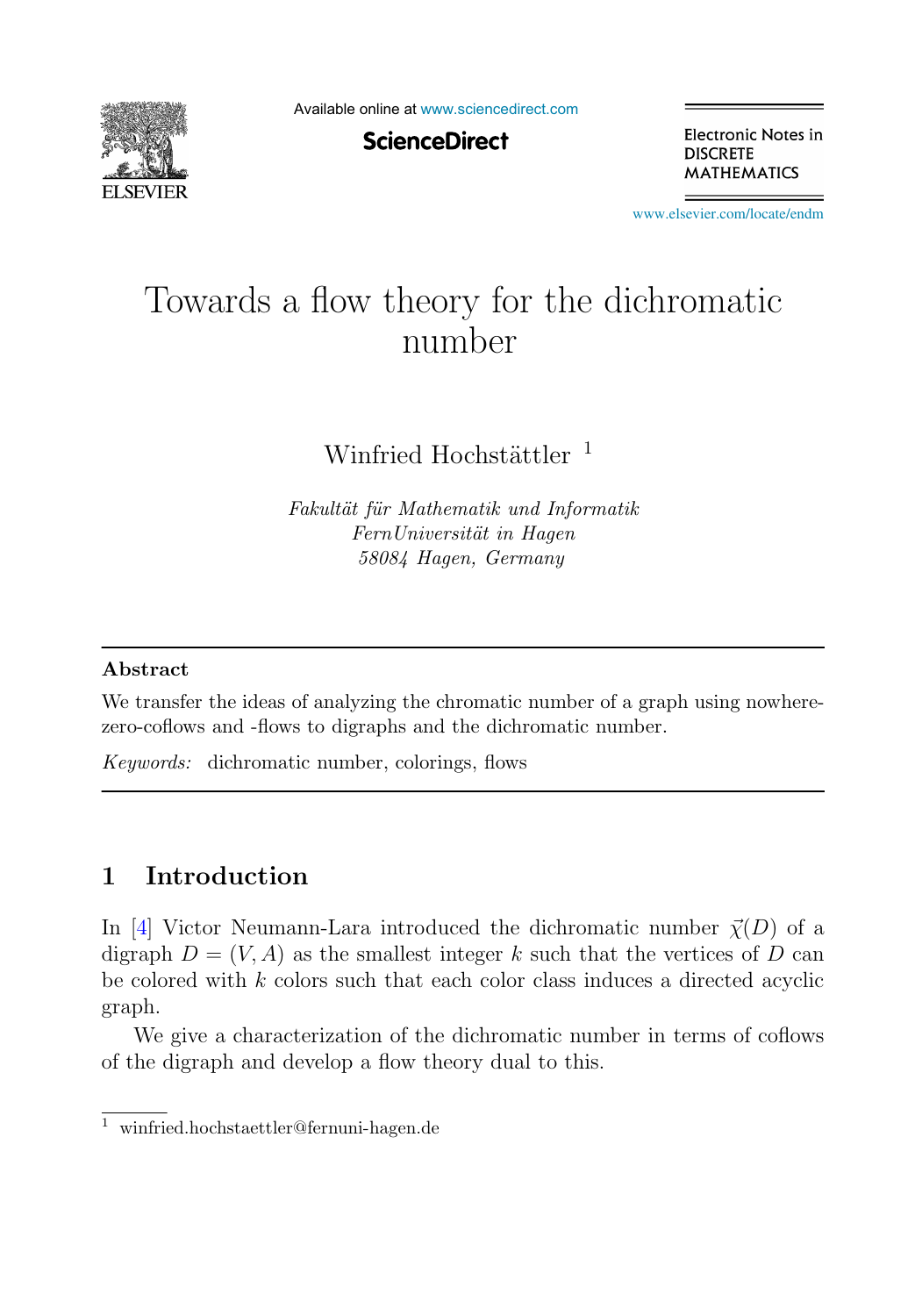#### **2 Notation**

Let  $D = (V, A)$  be a directed graph. A mapping  $f = (f_1, f_2) : A \to \mathbb{Z}^2$  is called a Neumann-Lara- $flow$  or NL-flow for short, if both components of  $f$ satisfy Kirchhoff's law of flow conversation

$$
\forall v \in V : \sum_{a \in \delta^-(v)} f_i(a) = \sum_{a \in \delta^+(v)} f_i(a)
$$

and furthermore

$$
f_1(a) = 0 \Rightarrow f_2(a) > 0.
$$

An NL-flow is an NL- $k$  flow, if

$$
\forall a \in A : |f_1(a)| < k.
$$

A mapping  $f^* = (f_1^*, f_2^*) : A \to \mathbb{Z}^2$  is called an NL-coflow for short, if for each cycle C of the underlying undirected graph

(1) 
$$
\sum_{a \in C^{+}} f_{i}^{*}(a) = \sum_{a \in C^{-}} f_{i}^{*}(a)
$$

where  $C^+$  and  $C^-$  denote the arcs of C that are traversed in forward resp. backward direction and furthermore

$$
f_1^*(a) = 0 \Rightarrow f_2^*(a) > 0.
$$

An NL-coflow is an NL-k-coflow, if

$$
\forall a \in A : |f_1^*(a)| < k.
$$

**Theorem 2.1** Let  $D = (V, A)$  be a loopless connected directed graph. Then D has an NL-k-coflow if and only if it has dichromatic number at most  $k$ .

**Proof.** Let  $f^* : A \to \mathbb{Z}^2$  be an NL-k-coflow. We define a coloring of c as follows. Choose an arbitrary vertex  $v \in V$  which receives color zero  $c(v) = 0$ . Now let w be another vertex and  $P_1$  be a (not necessarily directed) v-w-path in  $D$ . Then we define the color of  $w$  as

$$
\tilde{c}(w) = \sum_{a \in P_1^+} f_1^*(a) - \sum_{a \in P_1^-} f_1^*(a)
$$

where  $P_1^+$  and  $P_1^-$  denote the arcs of  $P_1$  that are traversed in positive resp. negative direction and claim that this value is independent of the chosen path. Namely, if  $P_2$  is another such path, then the concatenation of  $P_1$  and  $P_2$ traversed backwards is a closed tour and hence can be decomposed into circuits of D. Since  $f_1^*$  is a coflow in D,  $f_1^*$  sums to zero on all of these circuits. Hence

$$
\sum_{a \in P_1^+} f_1^*(a) - \sum_{a \in P_1^-} f_1^*(a) - \sum_{a \in P_2^+} f_1^*(a) + \sum_{a \in P_2^-} f_1^*(a) = 0
$$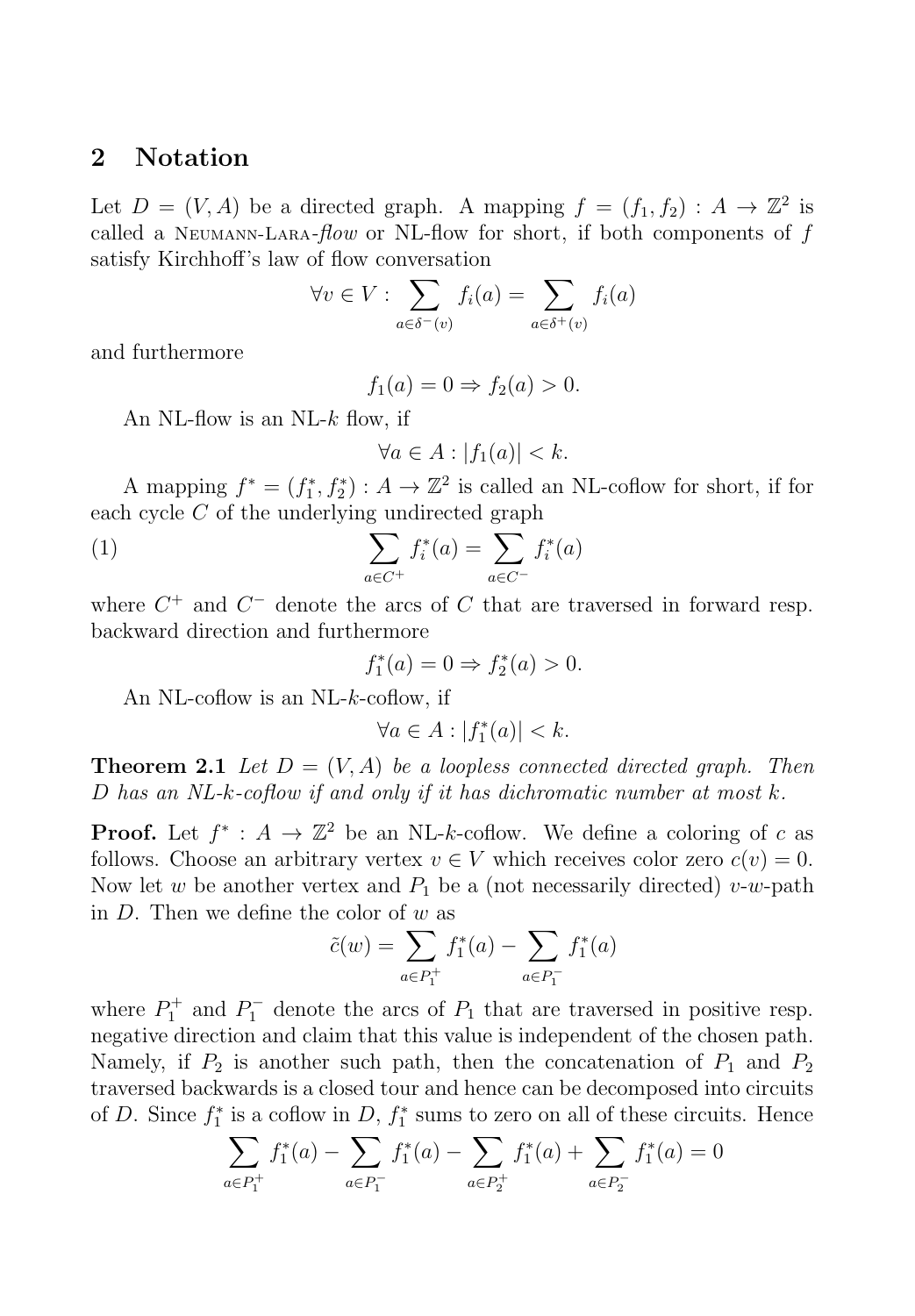and  $\tilde{c}$  is well defined. Now in order to get c in the proper range we set  $c(h)=\tilde{c}(h) \bmod k.$ 

We are left to verify that the color classes of this coloring induce acyclic subdigraphs. Assume we had a directed cycle in one color class. Then  $f_1^* \equiv 0$ on this cycle C and thus  $f_2^* > 0$  on C, hence

$$
\sum_{a \in C_+} f_2^*(a) > 0 = \sum_{a \in \emptyset} f_2^*(a) = \sum_{a \in C_-} f_2^*(a)
$$

contradicting the definition of a coflow.

On the other hand if we have a coloring c with colors  $\{0,\ldots,k-1\}$  such that each color class induces an acyclic directed graph, we define an NL-kcoflow as follows. If  $a = (v, w) \in A$  is an arc of D we put  $f_1^*(a) = c(w) - c(v)$ . Since  $f_1^*$  this way is defined by a potential it vanishes on every cycle and hence satisfies (1). Let  $A_1$  denote the set of arcs which receive an non-zero  $f_1^*$ 

$$
A_1 := \{ a \in A \mid f_1^*(a) \neq 0 \}.
$$

Since each color class induces an acyclic directed graph, already  $D \setminus A_1$  must be acyclic. Hence using topological sort we find an ordering  $V = \{v_1, \ldots, v_n\}$ of its vertices such that forall  $a = (v_i, v_j) \in A \setminus A_1$  we have  $i < j$ . Hence putting

$$
f_2^* = \sum_{i=1,\ldots,n-1} \vec{1}_{\partial (\{v_1,\ldots,v_i\})},
$$

where  $\vec{1}_{\partial(\{v_1,\ldots,v_i\})}$  denotes the directed characteristic function of the cut defined by  $\{v_1,\ldots,v_i\}$ , we find a function that vanishes on all cycles and is strictly positive on  $A \setminus A_1$ . Note, that for  $a = (v_i, v_j) \in A$  we get  $f_2^*(a) = j - i$ .  $\Box$ 

#### **3 Planar Digraphs**

In [3] Neumann-Lara conjectured that the dichromatic number of an orientation of a planar simple graph is bounded by 2. Clearly, an NL-k-flow in a bridgeless planar digraph D is an NL-k-coflow in its dual  $D^*$  and vice versa. Hence, two-colorability of every orientation of a planar graph is equivalent to the existence of an NZ-2-flow in every planar digraph whose underlying graph is three edge connected. The support of  $f_1$  of an NL-2-flow must be an even subgraph  $E$ , i.e. an edge disjoint union of not necessarily directed cycles. Contracting  $E f_2$  becomes a strictly positive integer vector in the cycle space of  $D/E$ , which can be decomposed into a sum of not necessarily disjoint directed cycles. On the other hand, if contracting an even subgraph we have a strictly positive flow, this yields a flow in the original graph, which is strictly positive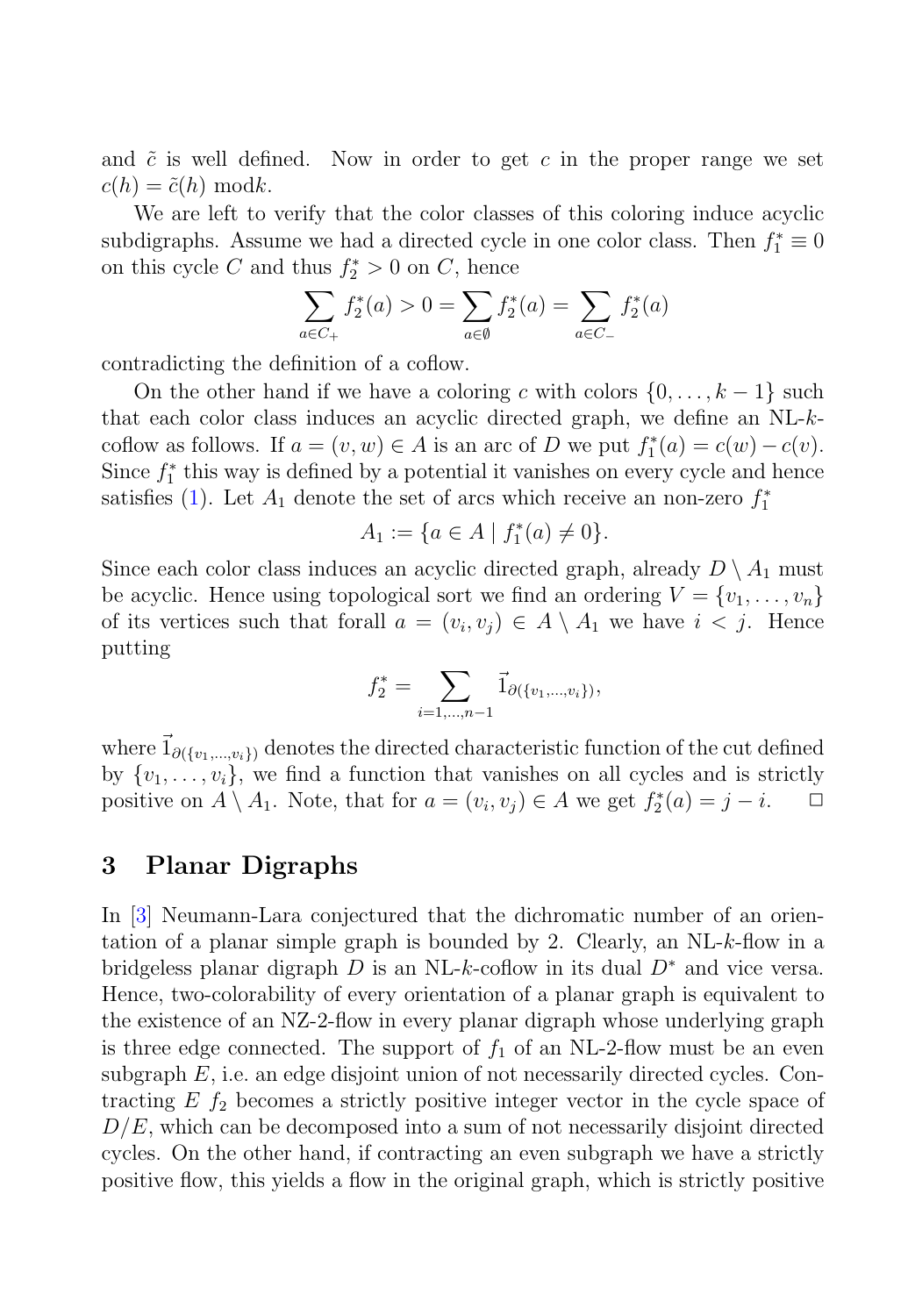outside of the even subgraph. On the even subgraph we find a flow using only ±1. Hence Neumann-Lara's conjecture is equivalent to

**Conjecture 3.1** Let  $D = (G, A)$  be a three edge connected planar digraph. There exists an even subgraph  $E \subseteq A$  such that  $D/E$  is strongly connected.

**Lemma 3.2** Every orientation of the Petersen graph admits an NL-2-flow.

**Proof.** It suffices to show that there always exist two vertex disjoint 5-cycles, the complement of a perfect matching, such that the matching edges are not all oriented the same way with respect to the cycles. Starting with the pentagon and the pentagram we are done, if the complementary matching edges are oriented not all the same way. Therefore, and by symmetry, we may assume that all edges are directed from the pentagram to the pentagon. Now considering the red circuits in Figure 1 and the complementary edge to the uppermost vertex we are done, if not all matching edges are oriented towards the upper cycle, indicated in blue. Using the symmetry of the Petersen graph and rotating the configuration we find two cycles the contraction of which leaves a strongly connected graph. ◯



Fig. 1. Any orientation of the Petersen graph has an NL-2-flow

By Tutte's 4-flow conjecture [5] the Petersen graph is the only cographical obstruction to 4-colorability. Since the Petersen graph is not an obstruction to the existence of an NL-2-flow we are tempted to conjecture

**Conjecture 3.3** Let  $D = (G, A)$  be a three edge connected digraph. There exists an even subgraph  $E \subseteq A$  such that  $D/E$  is strongly connected.

#### **4 Oriented Matroids**

There is a natural way to generalize the above to oriented matroids the same way as Tutte's coloring and flow theory for regular matroids was generalized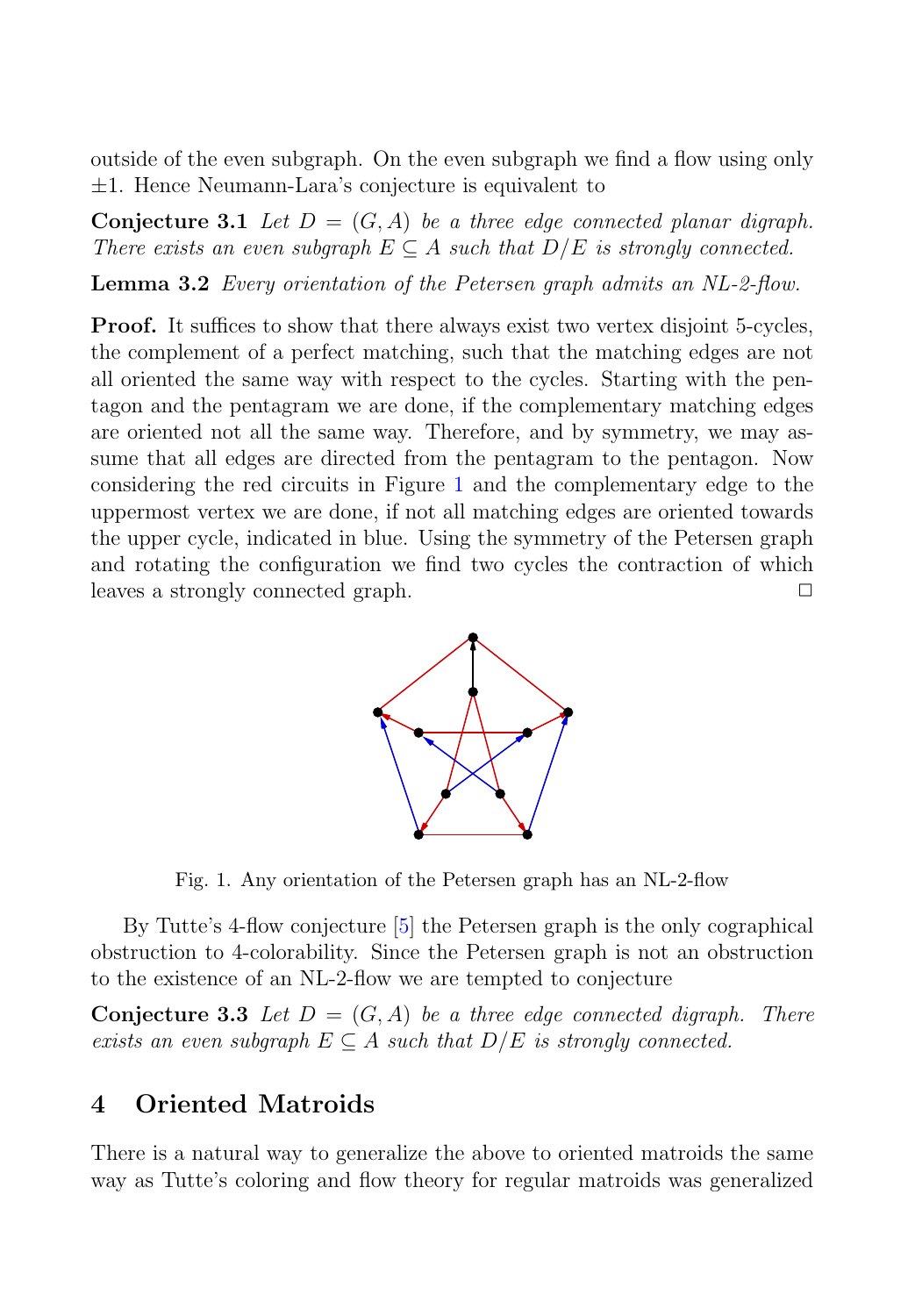to oriented matroids by Hochstättler, Nešetřil and, later, Hochstättler and Nickel  $([1],[2])$ .

Assume we are given an oriented matroid  $\mathcal O$  on a finite set E represented by its covectors. By D we denote its set of cocircuits and for  $D \in \mathcal{D}$  by  $\vec{\chi}(D)$ its signed characteristic function. Recall that the chromatic number  $\chi(\mathcal{O})$  of an oriented matroid is defined as the smallest  $k$  such that the lattice of coflows

(2) 
$$
\mathcal{F}^*(\mathcal{O}) := \left\{ \sum_{D \in \mathcal{D}} \lambda_D \vec{\chi}_D \mid \lambda_D \in \mathbb{Z} \right\}.
$$

contains a coflow  $f^* \in \mathcal{F}^*(\mathcal{O})$  such that

 $\forall e \in E : 0 < |f(e)| < k.$ 

An NL-coflow in an oriented matroid is a tuple  $(f^*, f^+) \in \mathcal{F}^*(\mathcal{O}) \times \mathcal{O}$  such that

$$
\forall e \in E : f^*(e) = 0 \Rightarrow f_e^+ = +.
$$

The dichromatic number  $dichr(\mathcal{O})$  then is defined as the smallest k, such that there exists an NL-coflow  $(f^*, f^+)$  such that

$$
\forall e \in E : |f^*(e)| < k.
$$

Note that replacing each element in an oriented matroid by a pair of antiparallel elements the dichromatic number of the constructed oriented matroid is the chromatic number of the original one. Hence, as in the graphic case the dichromatic number is a proper generalization of the chromatic number. Clearly the chromatic number of the underlying reorientation class of an oriented matroid is always an upper bound for the dichromatic number. Furthermore, the dichromatic number is 1 if and only if the oriented matroid is acyclic, meaning that  $\mathcal O$  contains the all +-vector.

We observe that the dichromatic number of an oriented matroid which has a cospanning cocircuit is bounded by 2.

**Proposition 4.1** Let  $\mathcal O$  be a uniform oriented matroid of rank  $r \geq 1$  on n elements, which has an independent hyperplane, i.e. a flat  $F$  in the underlying matroid such that  $rq(F) = r - 1 = |F|$ . Then  $dichr(\mathcal{O}) \leq 2$ .

**Proof.**  $D := E \setminus F$  is a cocircuit of size  $n - r + 1$ . In  $\mathcal{O}$  we choose one of its two orientations. Since  $F$  is independent,  $D$  is cospanning. Hence, for each  $e_i \in E \setminus \text{supp}(D)$  for  $0 \leq i \leq r-1$  we can choose a cocircuit  $D^i$  such that  $\text{supp}(D^i) \setminus \text{supp}(D) = \{e_i\}$  consists of a single new element and  $D^i(e_i) = +$ . Now we set

$$
X=D\circ D^1\circ\cdots\circ D^{r-1}.
$$